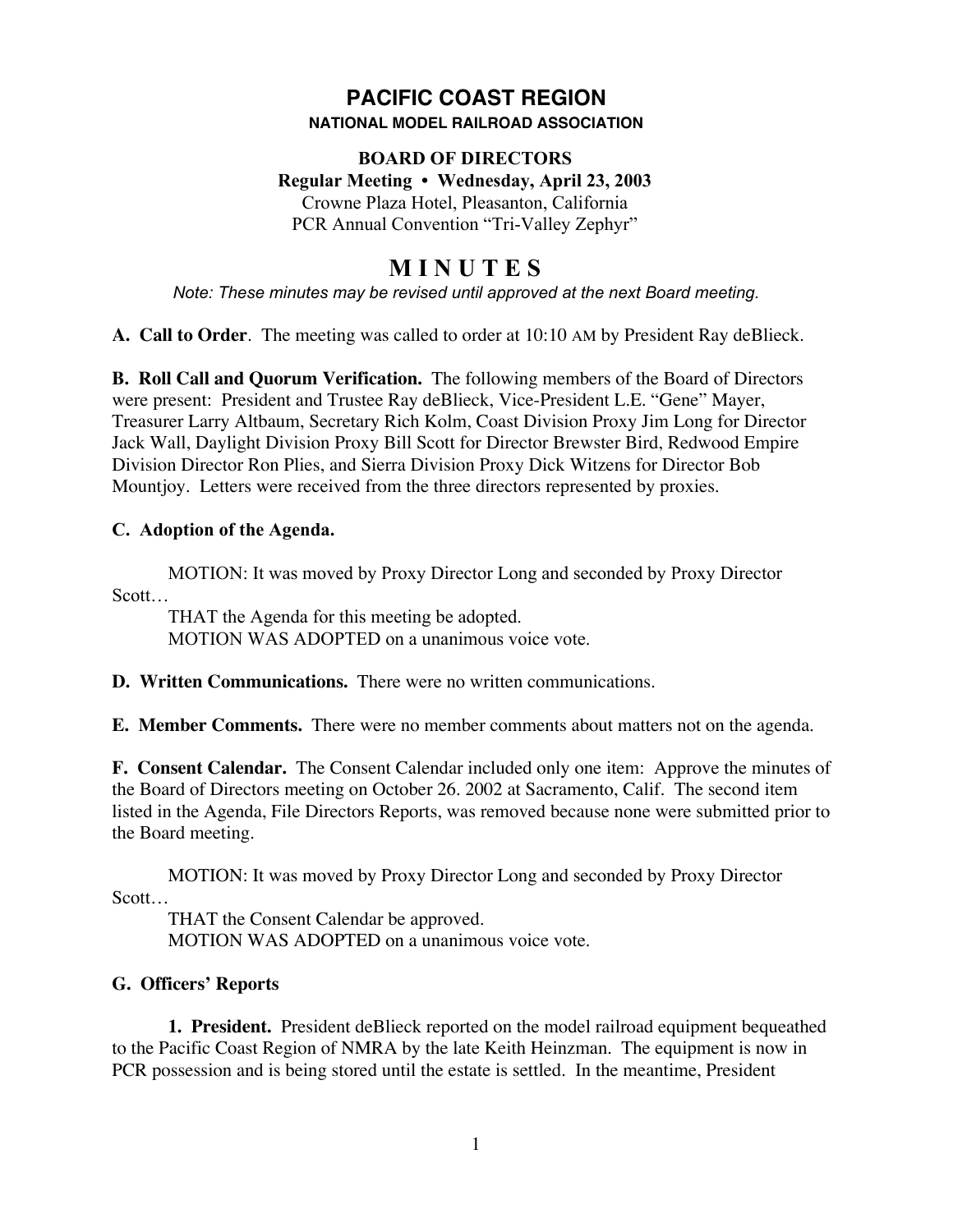deBlieck will do a detailed inventory and will send it to the Secretary. Trustees of the estate have requested that the donation to PCR-NMRA be tax deductible, which is being reviewed. There is no proposal for disposal of the equipment. The matter will be on future Board meeting agendas.

**2. Trustee.** Trustee deBlieck reported that NMRA appears to have bottomed out in declining membership and the trend may be turning around. He said it also appears that NMRA is financially in the black and may have eliminated the red ink---we'll know later this year. The Board of Trustees approved a Long Range Plan for NMRA---copies are available and will be posted on the NMRA website. Trustee deBlieck said the PCR Board of Directors needs to know the potential issues that will have a direct effect on PCR operations and membership. The Directors need to be well informed so they can answer questions from the membership.

**3. Vice-President.** Vice-President Mayer handed out a written report that incorporates the reports of the By-Laws and Manual of Operations Committee and the Long Range Planning Committee (see agenda items I.5 and J.1).

**4. Treasurer.** Treasurer Altbaum handed out a written report that he will discuss later in the meeting when the budget is considered (see agenda item M).

**5. Secretary.** Secretary Kolm distributed an update of the PCR Staff Roster to be effective April 27, 2003 assuming the reorganization of PCR committees into departments is approved by the membership.

#### **H. Directors' Reports.**

**1. Redwood Empire Division.** Director Ron Plies handed out his written report which he orally presented, describing recent and upcoming Division activities.

**2. Coast Division.** Proxy Director Long commented about the upcoming Division Meet on June 1, the concern about declining membership, the first Subdivision Meet which was held in San Jose at Silicon Valley Lines, and the search for sites for future Subdivision Meets including the possibility of one in Watsonville. He also said members at the Division Meet in March approved the updates of Coast Division Constitution and By-Laws, which have been filed with the PCR Secretary.

**3. Sierra Division.** Proxy Director Witzens commented that Sierra Division is small in membership and large in territory. Last year the Division Meets were at a variety of locations-- at Sutter Creek in June, Carson City in September, and Sacramento in December. The Sutter Creek and Carson City events were well attended, including members from other divisions. International Railfair at Roseville is now called Northern California Model Railroad Show for better marketing. It was well attended last November. The next Division Meet is at Grass Valley/Nevada City in June.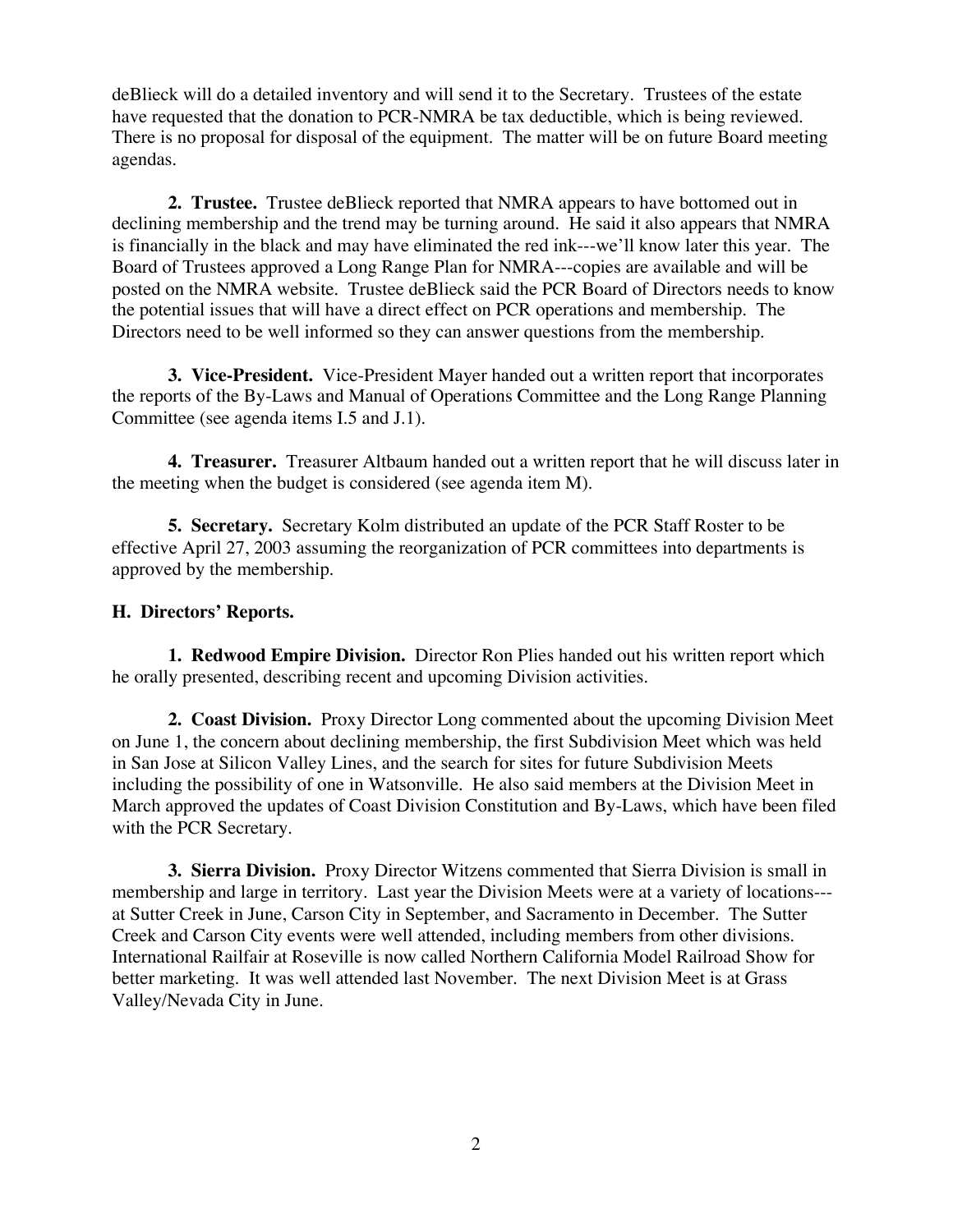**4. Daylight Division.** Proxy Director Scott handed out Director Bird's written report, and he commented that the upcoming Division Meet on May 3 will be in Mariposa with a barbecue and visits to two large layouts.

#### **I. Standing Committee Reports**

**1. Budget and Finance Committee.** There was no report (see agenda item M).

**2. Member Services Committee.** Chairperson Bob Ferguson handed out his written report and explained that there are 1,487 NMRA members in the territory of PCR, but only 770 are actually members of PCR. Another 123 PCR members do not live in the Region.

He also pointed out that there are 270 5-year members of PCR, of which 35 or 40 are no longer members of NMRA. The Board discussed this problem with a suggestion that these members be notified and given a chance to pay the NMRA dues; and if they don't pay, refund the portion of PCR dues related to the expiration date. No action was taken. It was noted that the proposed single NMRA membership will avoid this kind of problem in the future.

Trustee deBlieck talked about the NMRA Long Range Plan and single membership proposal. Being considered is the addition of a regional component to the NMRA dues, which may be on the order of \$3.00 per year. Then each region would have to determine what additional revenue is needed to help cover operating expenses---for example, dues are currently \$6.00 in PCR. The additional fee might be for the region newsletter or for specific regional events. PCR would end up with twice as many members to support under single membership, so the \$3.00 may not be sufficient to cover operating expenses. He handed out copies of the NMRA Long Range Plan dated April 18, 2003 and a set of questions and answers about the Long Range Plan.

#### *Agenda was moved ahead to Item I-4.*

**4. Contest Committee.** Chairperson Ken Lunders reported that he has resigned and this is his last meeting. President deBlieck extended his appreciation for all of Ken Lunders' efforts with the PCR contests.

#### *Break for lunch: 1:00 to 2:18 PM.*

**3. Membership Promotion Committee.** No chairperson and there was no report. There was discussion about the cost of promotional activities, and that the Board should consider such costs in relation to the expected return in dues. Directors talked about handouts that are currently used to attract new members, and the need for a common set of materials with questions and answers.

# *Returning to the order of the agenda.*

**5. By-Laws and Manual of Operations Committee.** Chairperson L.E. "Gene" Mayer reported that the Committee discussed the proposed amendments to the By-Laws and Manual of Operations to reorganize PCR committees into departments and recommends Board approval.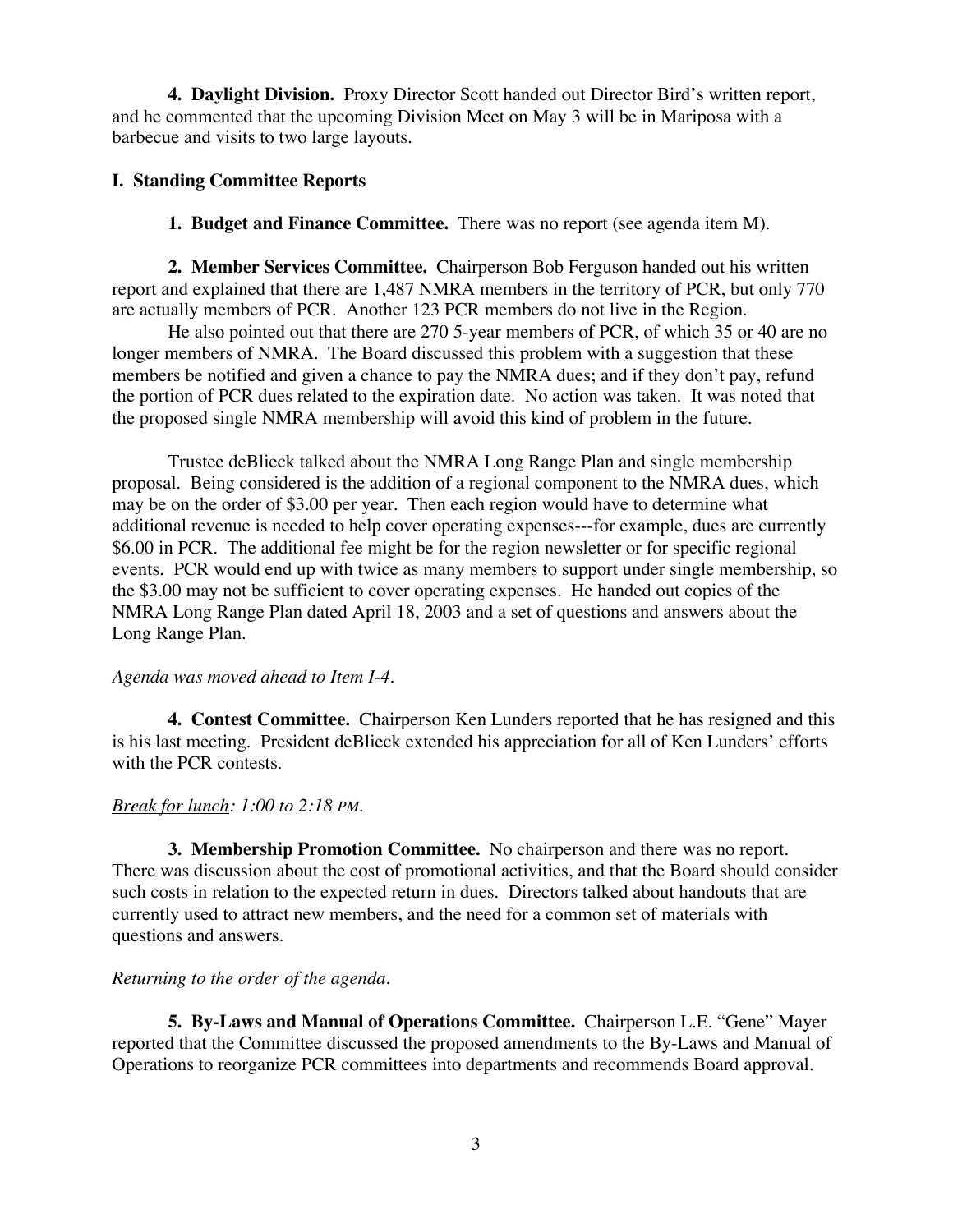The amendments were circulated for review last November, to PCR officers and directors and PCR committee chairpersons, and have been posted on the PCR website since February.

MOTION: It was moved by Proxy Director Long and seconded by Proxy Director Witzens…

THAT the Manual of Operations be amended in Sections 6, 8, 9, and 10 to reorganize PCR committees into departments, as recommended by the By-Laws and Manual of Operations Committee, contingent upon approval of an amendment to the by-Laws for the same purpose by the membership at the Annual Business Meeting on April 27, 2003.

MOTION WAS ADOPTED on a unanimous voice vote.

MOTION: It was moved by Proxy Director Long and seconded by Director Plies… THAT the Board of Directors recommends that the membership approve the amendment to the By-Laws to reorganize PCR committees into departments. MOTION WAS ADOPTED on a unanimous voice vote.

**6. Nominating Committee.** No chairperson and there was no report.

**7. Ballot Committee.** Chairperson Jim Providenza submitted a written report regarding the recent PCR election for President and Vice-President. L.E. "Gene" Mayer was elected President and Dave Connery was elected Vice-President. They will assume office as the first item of new business at the Annual Business Meeting on April 27.

MOTION: It was moved by Director Plies and seconded by Proxy Director Witzens… THAT the report of the Ballot Committee regarding the election of PCR President and Vice-President be accepted and that the ballots be destroyed.

MOTION WAS ADOPTED on a unanimous voice vote.

**8. Public Relations Committee.** No chairperson and there was no report.

**9. Publication Committee.** Chairperson Gus Campagna submitted his written report prior to the Board meeting. He requested that the PCR budget include the costs of the PCR webpage, now being covered by the webmaster, and the increased cost of the *Branch Line* newsletter to allow for higher quality printing and more timely production. He recognized that improvement in paper and printing quality of the *Branch Line* would cost significantly more than what is currently being paid for publication and mailing by Norman Morris.

One option for cutting costs is to post the *Branch Line* on the PCR website and let those who want printed/mailed copies pay for them. Another option is to limit the size of the *Branch Line* to keep the cost in line---the Board talked about averaging 36 pages per issue as a general limitation, with no more than two pages for an article. The Board left this latter option to Publication Chairperson Gus Campagna to deal with.

**10. Convention Committee.** Chairperson Jim Long handed out his written report and talked about the upcoming PCR conventions.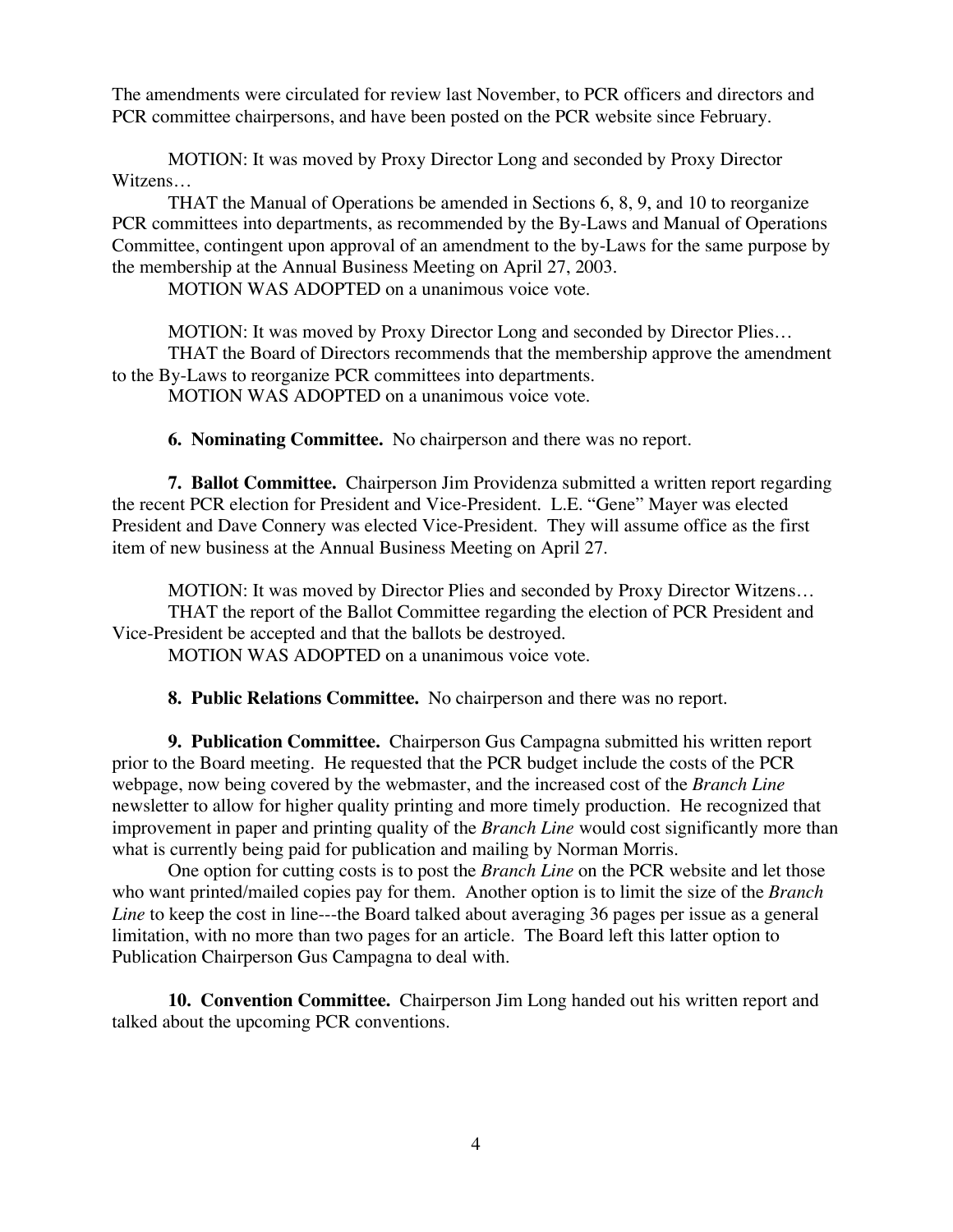• 2004 in Napa: "Napa Valley '04" will be at the Embassy Suites, hosted by the Napa Valley Model Railroad Society and the Redwood Empire Division. Harold Mentzer is Convention Chairperson and Gus Campagna is Registrar.

• 2005 in Concord: This one will be at the Sheraton Concord Hotel, hosted by the Walnut Creek Model Railroad Society. Bill Swindell is Convention Chairperson and Bob Ferguson is Registrar.

• 2006 in Sacramento: L.E. "Gene" Mayer said there is still no word whether the California State Railroad Museum will have a 25th Anniversary celebration that year. Rooms are on hold at the Doubletree Hotel and a draft of a possible contract is in hand. Dates may have to be firmed up regardless of the museum's plans.

**11. Achievement Program Committee.** AP Manager Jack Burgess was not present and there was no report.

**12. Member Aid Committee.** Chairperson Rod Smith was not present and there was no report.

**13. Honors Committee.** Chairperson Ray deBlieck reported that the Committee's work is mainly a record keeping function. He said the John Allen Award will be administered by the Honors Committee for the Coast Division, but the Coast Division will remain the sponsor.

**14, Education Committee.** Chairperson Chuck Mitchell was not present and there was no report.

**15. Special Interests Coordination Committee.** No chairperson and there was no report.

#### **J. Special Committee Reports**

**1. Long Range Planning Committee.** Chairperson L.E. "Gene" Mayer reported that the members of the Committee have agreed to stay on as the new Long Range Plan Implementation Committee, which will be headed by Dave Connery. The last issue of the *Branch Line* was mailed to all NMRA members in the PCR territory. Leadership training for region and division officers will be offered at the mid-year Board meeting in the fall.

**2. Audit Committee.** Chairperson Rich Kolm had no report.

**3, Non-Rail Activities Committee.** Chairperson Mary Moore-Campagna was not present and there was no report.

#### **K. Unfinished Business**

**1. Update on creating a new separate division in the northern part of Sierra Division.** Dwayne Coate was not present and there was no information available.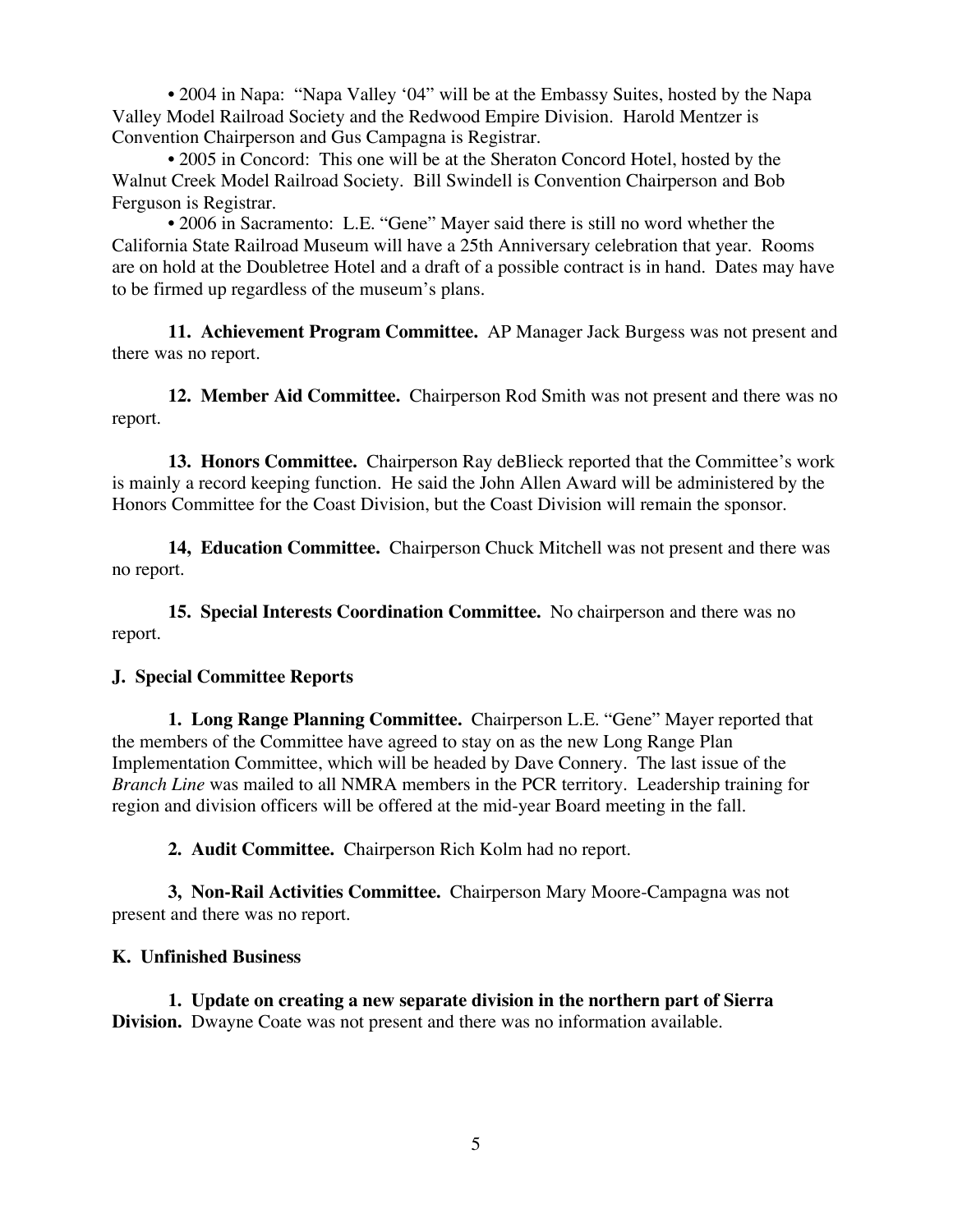**2. Revenue from "21st Century Limited" Convention account, consider projects and programs of benefit to PCR members.** This is an ongoing matter and will be on the agenda of future Board meetings.

**3. Status of Hawaiian Division.** There was no report.

#### **L. New Business**

**1. Purchase and Storage of PCR Equipment.** Director Plies initiated a discussion of whether PCR should purchase and store equipment, such as digital ("power point") projectors, for use by convention committees and divisions. He pointed out that digital projectors are expensive to rent. He also said there should be a central storage locker for such projectors and a lot of other PCR-owned stuff that is scattered in people's homes. The storage issues would be security of the storage, and who controls the release and return of the equipment.

Issues raised in the Board discussion included: (1) if PCR buys projectors then maybe PCR should rent them back to the convention committees; (2) if divisions use this equipment between conventions there is increased wear and tear and increased chance of losing it; (3) the costs of maintenance and replacement of the very expensive projection bulbs must be considered; (4) we have to recognize that the technology will be changing over time; and (5) if buying the equipment results in increased costs, then who should cover the increased costs of putting on a convention? The unanswered question is whether it is more feasible to rent this equipment rather than buy it.

MOTION: It was moved by Director Plies and seconded by Proxy Director Scott… THAT digital projectors be made available to the Convention Committee and Divisions to be financed from the PCR convention fund.

*(action on this motion was tabled---see next motion)*

President deBlieck appointed a special committee, jointly chaired by Publication Committee Chairperson Gus Campagna and Convention Committee Chairperson Jim Long, to look into implementing a plan to purchase, maintain, store, and control the use of digital projectors and report back to the Board at the mid-year meeting in the fall. This special committee should consider life-cycle costs and should consult with Treasurer Altbaum regarding financial impacts. *(President-Elect Mayer subsequently added John Marshall to the Committee.)*

MOTION: It was moved by Proxy Director Scott and seconded… THAT the main motion be tabled until the mid-year Board Meeting. MOTION WAS ADOPTED on a unanimous voice vote.

**2. Question about joint activities with Pacific Southwest Region (PSR).** A member of PCR asked the Board to consider entering into discussions with PSR about joint activities because both regions are affected by declining membership, reduced participation at regional conventions, and increased costs. PSR was part of a larger PCR until the split in the early 1980s. Trustee deBlieck and Vice-President (President-Elect) Mayer agreed to take this question under advisement and report back to the Board.